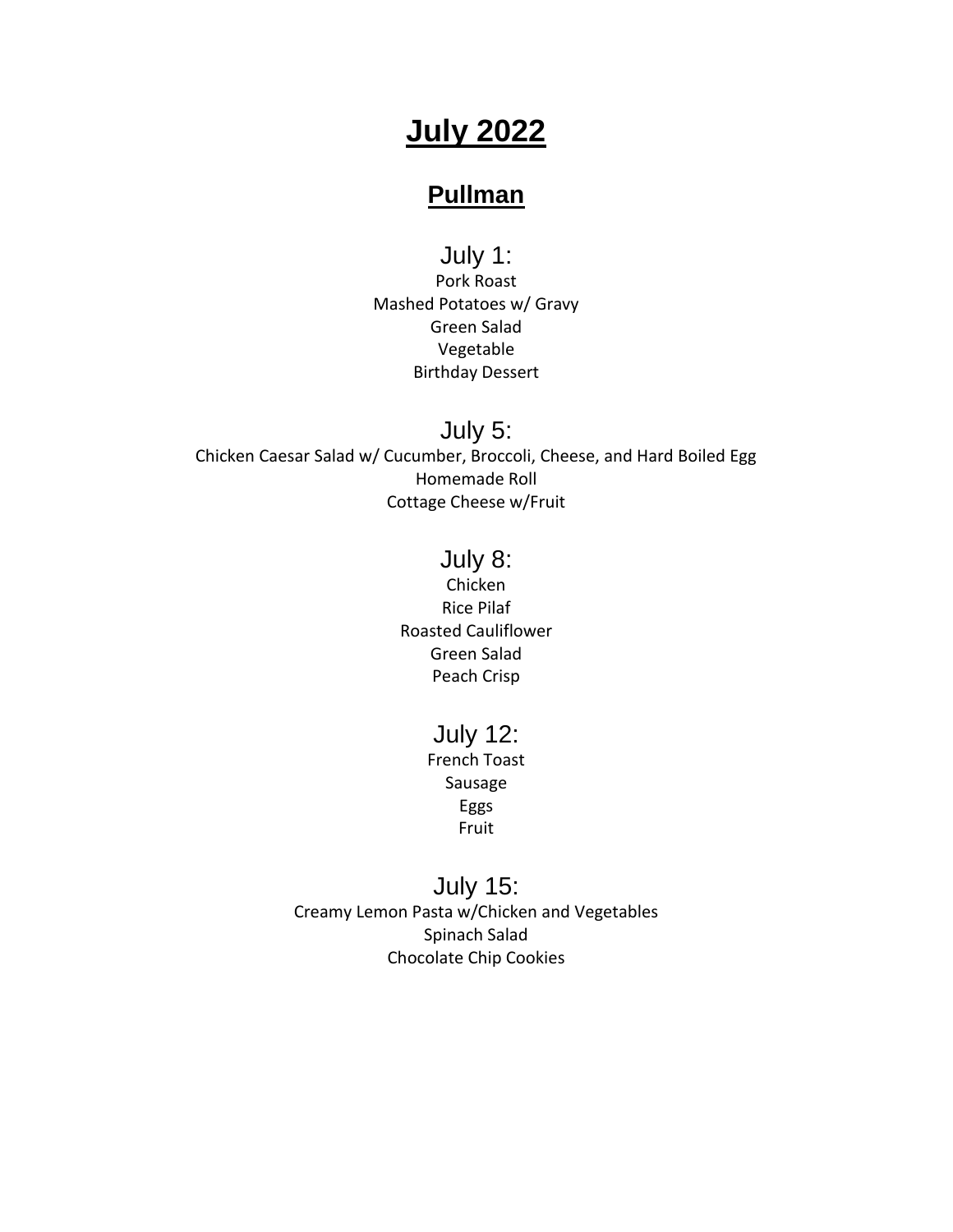#### July 19: BBQ Beef Sandwich Coleslaw Pasta Salad Tropical Fruit w/ Coconut Flakes

# July 22:

Homemade Mac and Cheese w/Ham Grape and Broccoli Salad Angel Food Cake w/ Berries

# July 26:

Chicken Oriental Salad Carrot and Raisin Salad Fresh Vegetables Slice Pears M&M Cookies

### July 29:

Sweet and Sour Chicken Rice Baked Zucchini Watermelon Banana Bread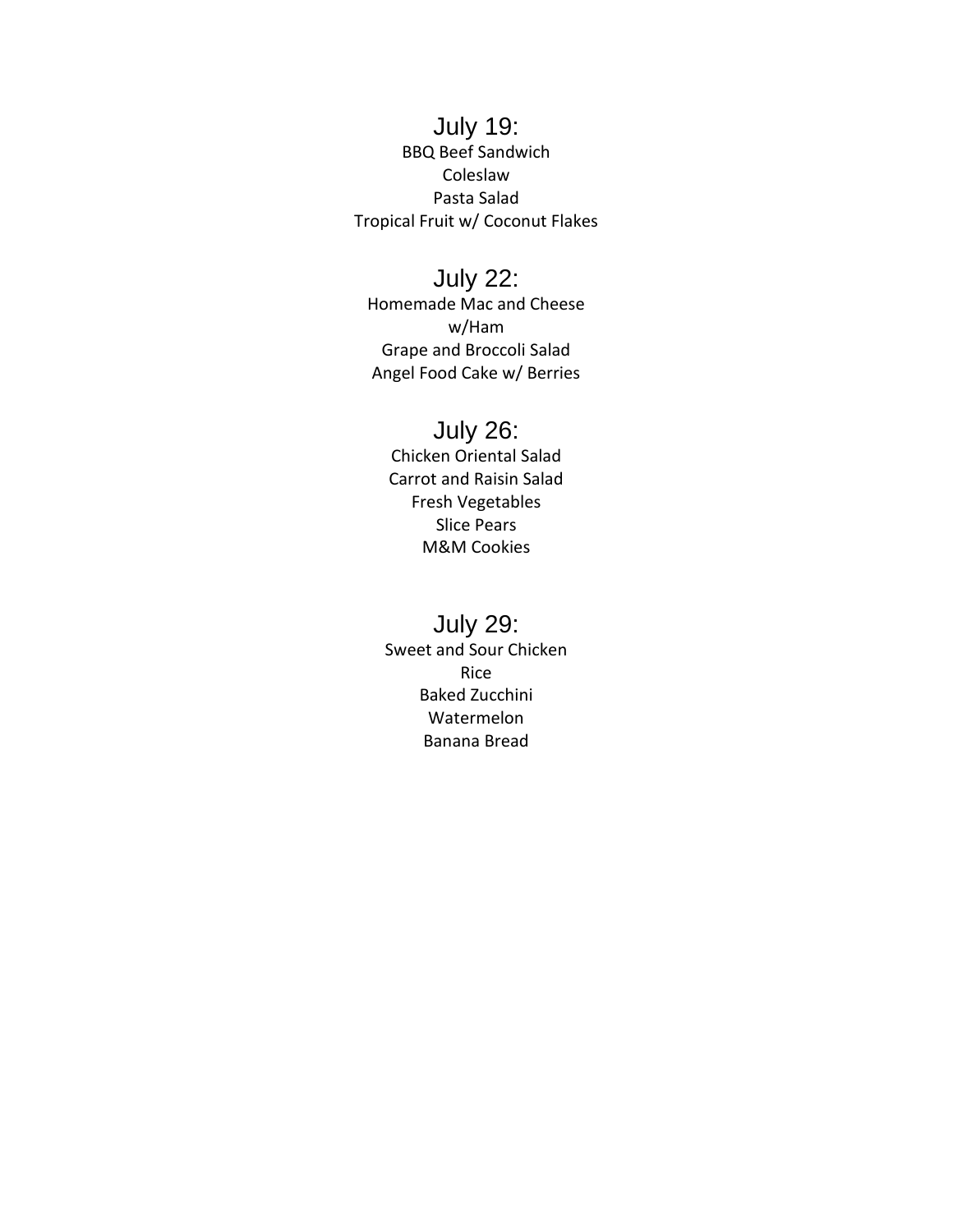### **Colfax**

July 4: Closed

### July 7: **County Wide Picnic**

Homemade Cheeseburger w/Lettuce and Tomato Potato Salad Baked Beans Fruit Chocolate Chip Cookie

July 11: Chicken Caesar Salad w/ Cucumber, Broccoli, Cheese, and Hard Boiled Egg Homemade Roll Cottage Cheese w/Fruit

#### July 14:

Sweet and Sour Chicken Rice Baked Zucchini Fruit Banana Bread

#### July 18:

BBQ Beef Sandwich Coleslaw Pasta Salad Cottage Cheese w/ Fruit

### July 21:

French Toast Sausage Eggs Fruit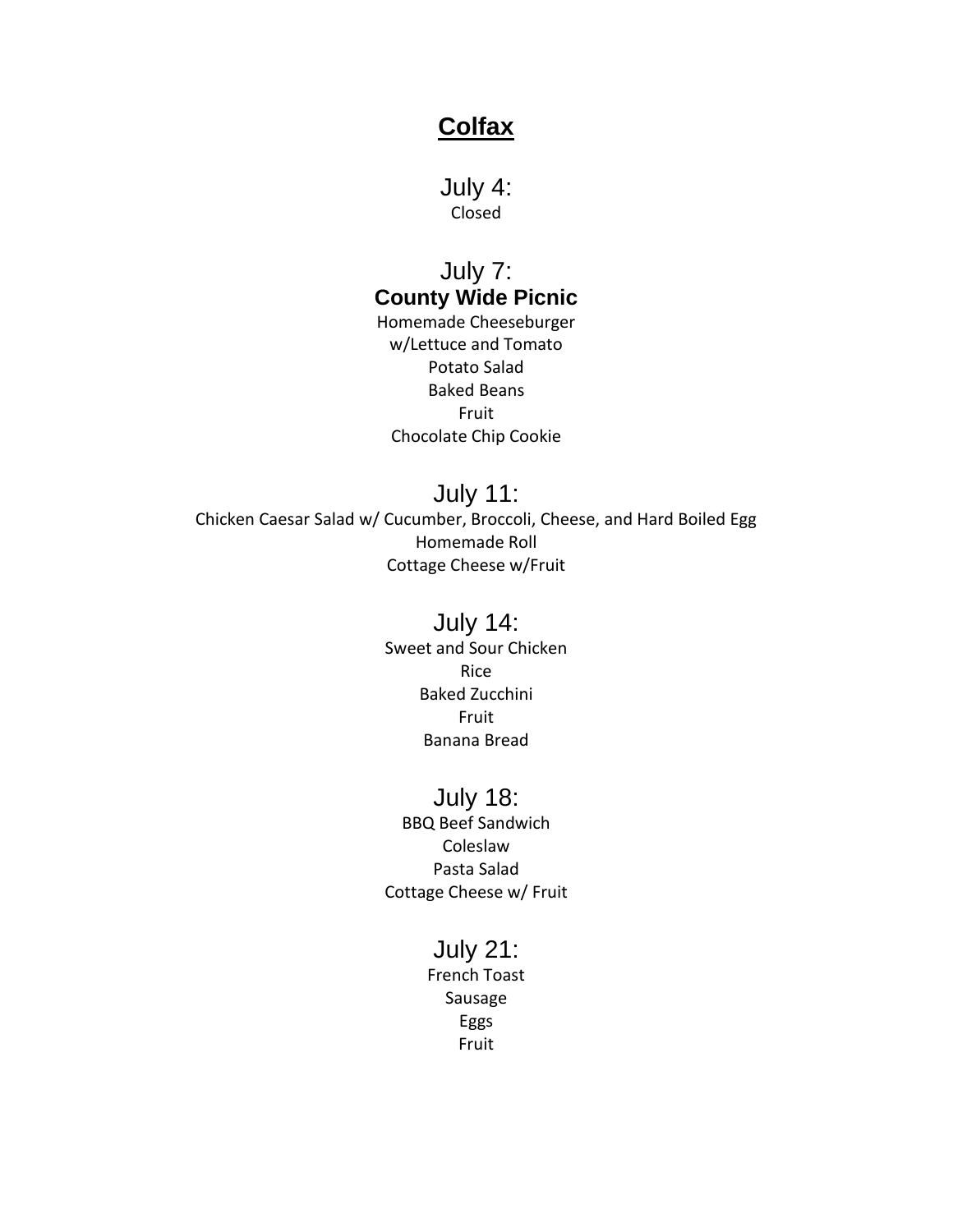#### July 25: Chicken Rice Pilaf Roasted Vegetables Salad Peach Crisp

# July 28:

Egg Salad Wraps w/ Spinach and Tomatoes Fruit Salad Peanut Butter Cookies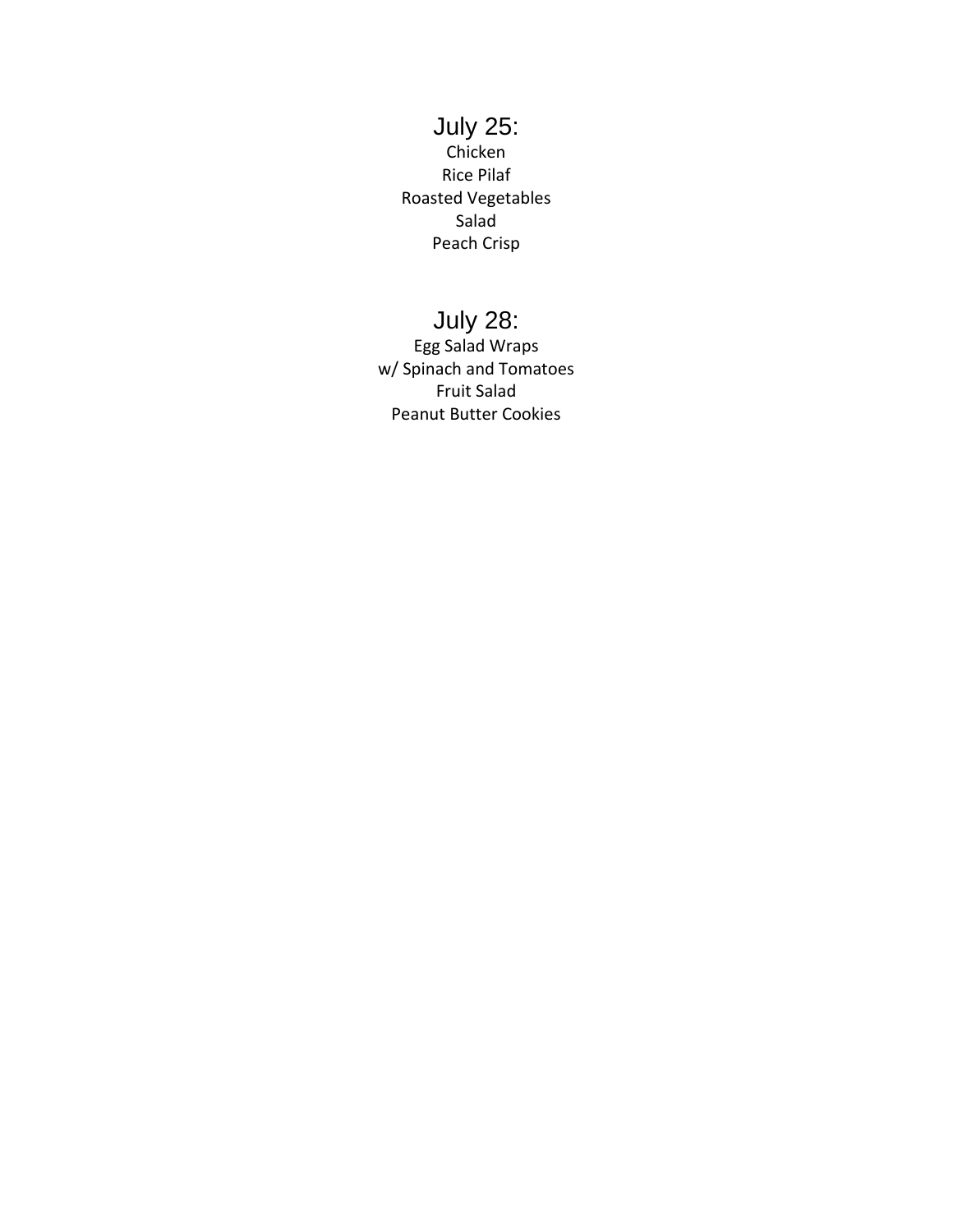### **Palouse**

July 6: Pork Roast Mashed Potatoes w/ Gravy Green Salad Vegetable Birthday Dessert

July 13: BBQ Beef Sandwich Coleslaw Pasta Salad Cottage Cheese w/ Fruit

July 20: Chef Salad w/ Tomato, Ham, Turkey, Cucumber, Cheese, and Hard Boiled Egg Multi Grain Bread Cottage Cheese w/Fruit

### July 27:

Chicken Rice Pilaf Roasted Vegetables Salad Dessert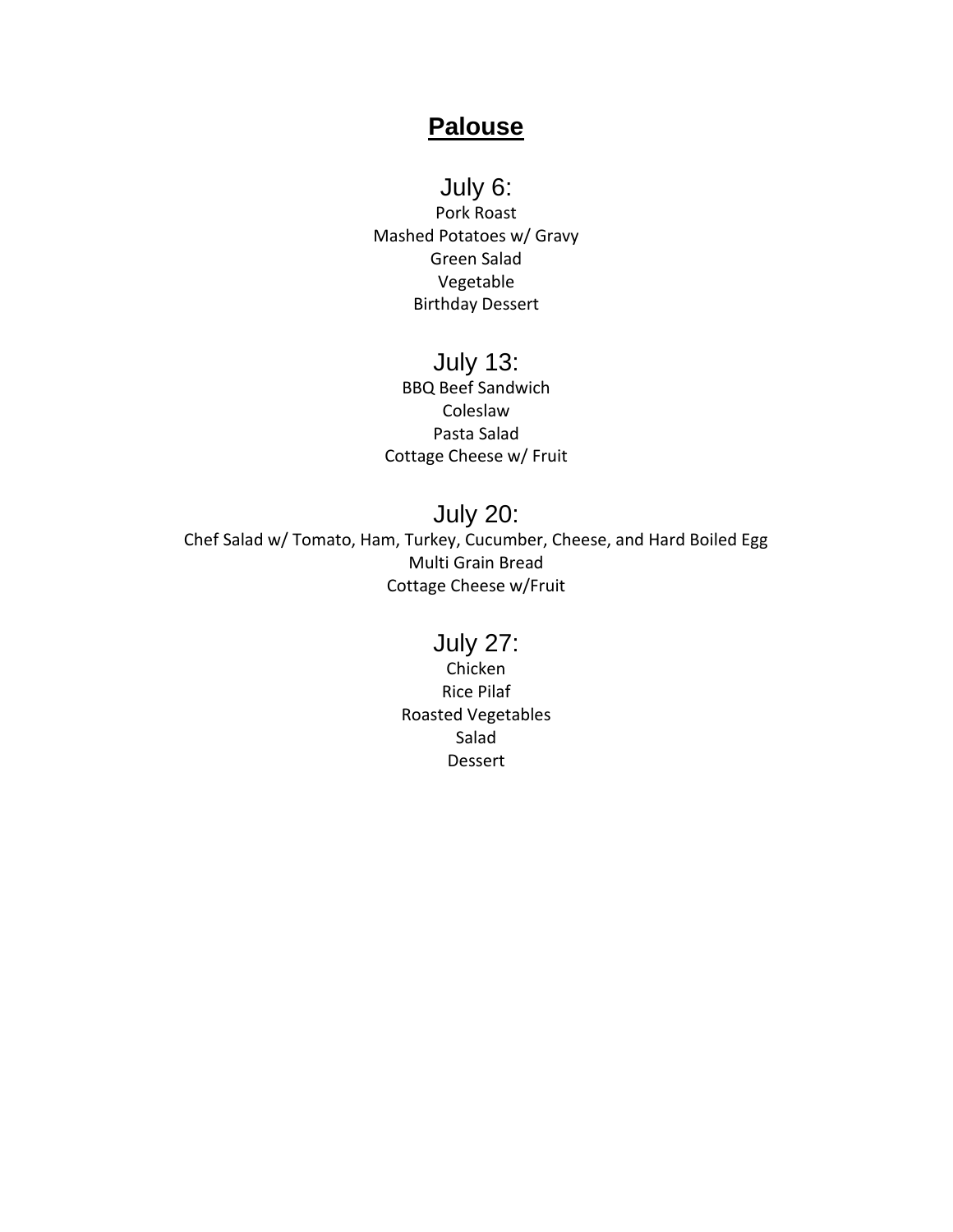### **Colton**

July 6: Ham & Cheese Sliders Pasta Salad w/ veggies Fruit Salad Birthday Dessert

### July 13: Creamy Lemon Pasta w/Chicken and Vegetables Spinach Salad Peanut Butter Cookies

July 27: Chicken Caesar Salad w/ Cucumber, Cheese, and Hard Boiled Egg Multi Grain Rolls Cottage Cheese w/Fruit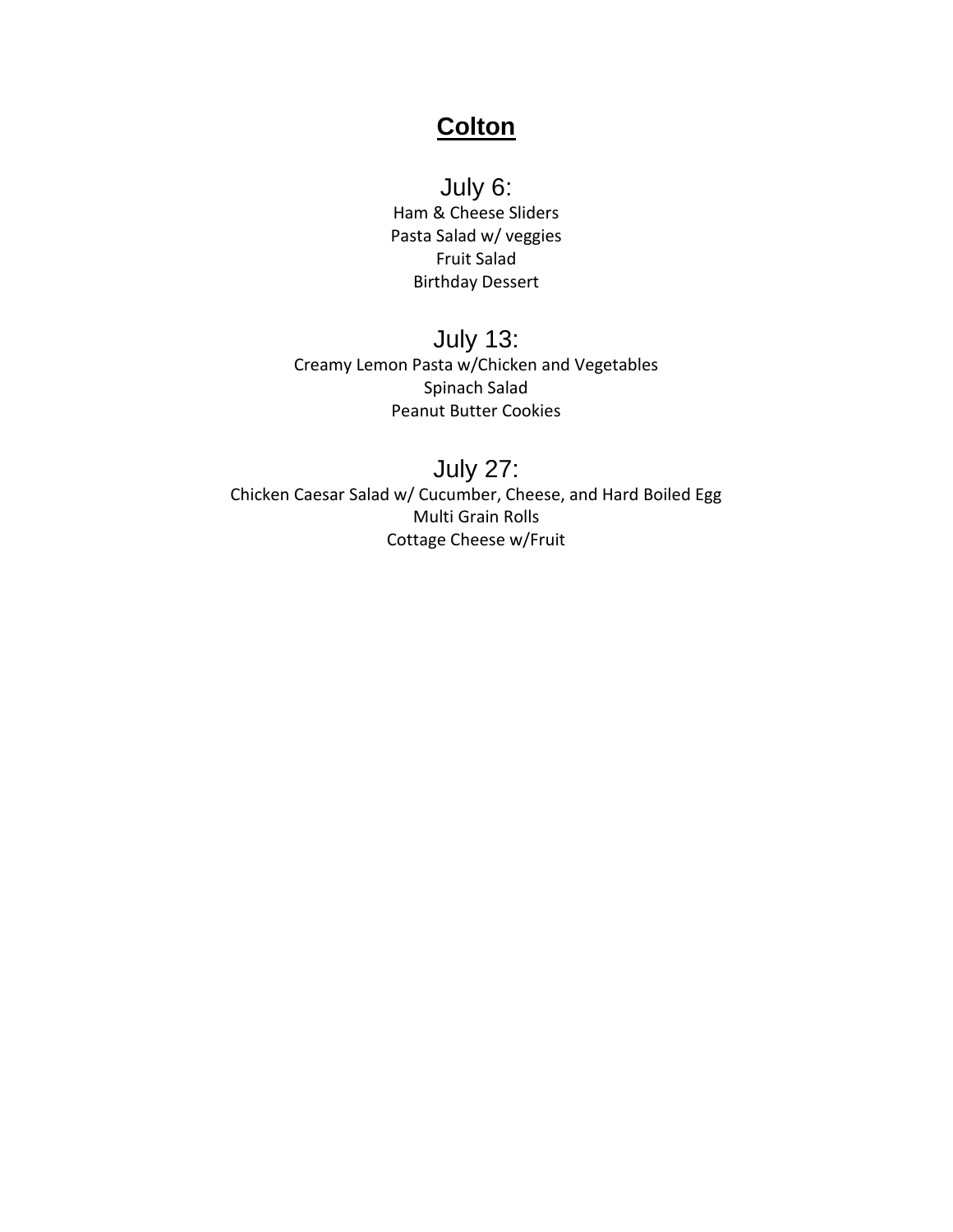# **Uniontown**

July 20: Chicken Rice Pilaf Roasted Vegetables Green Salad Peach Crisp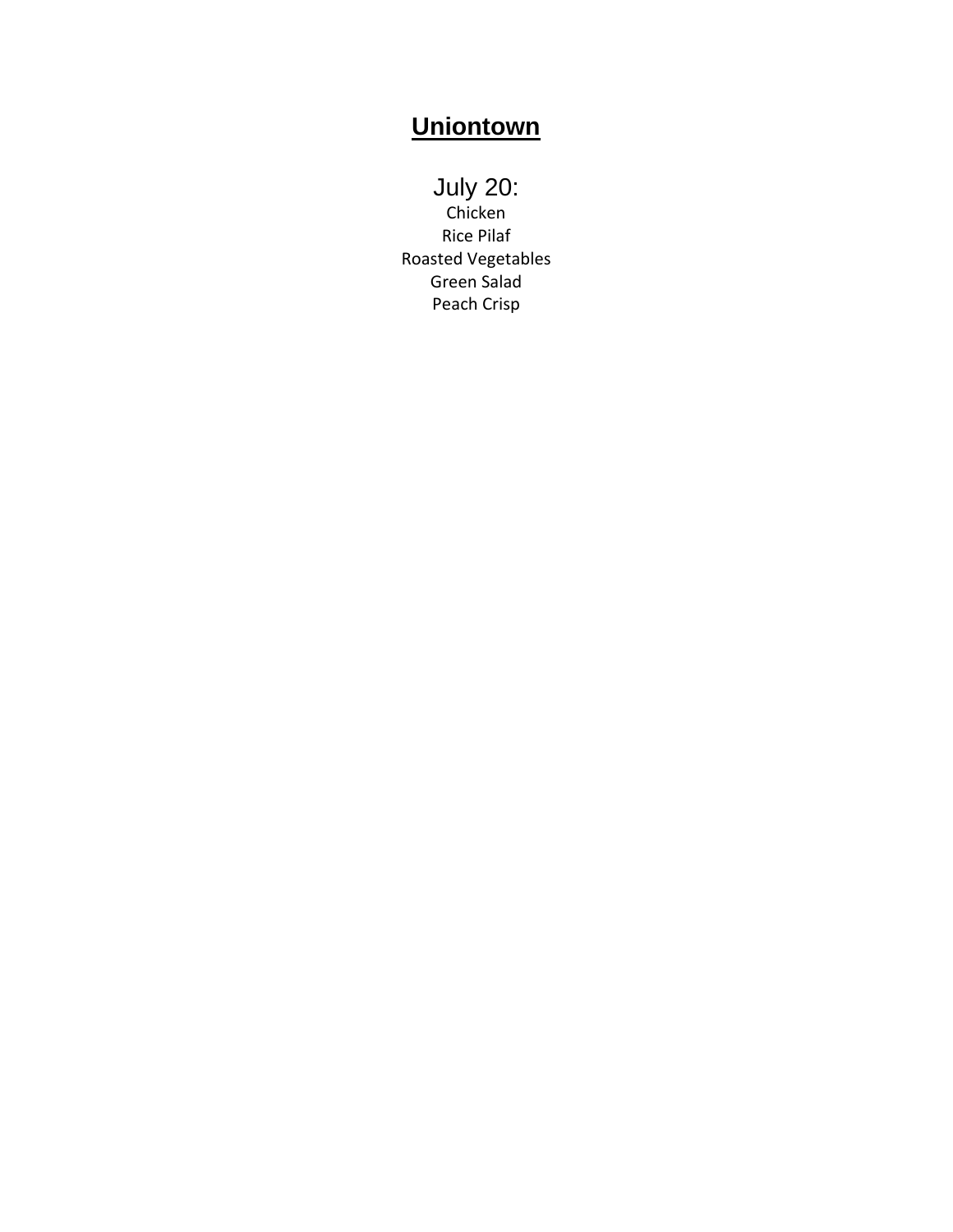# **LaCrosse**

# July 5:

Pork Roast Mashed Potatoes w/ Gravy Green Salad Vegetable Birthday Dessert

# July 19:

Chef Salad w/ Tomato, Ham, Turkey, Cucumber, Cheese, and Hard Boiled Egg Multi Grain Bread Cottage Cheese w/Fruit